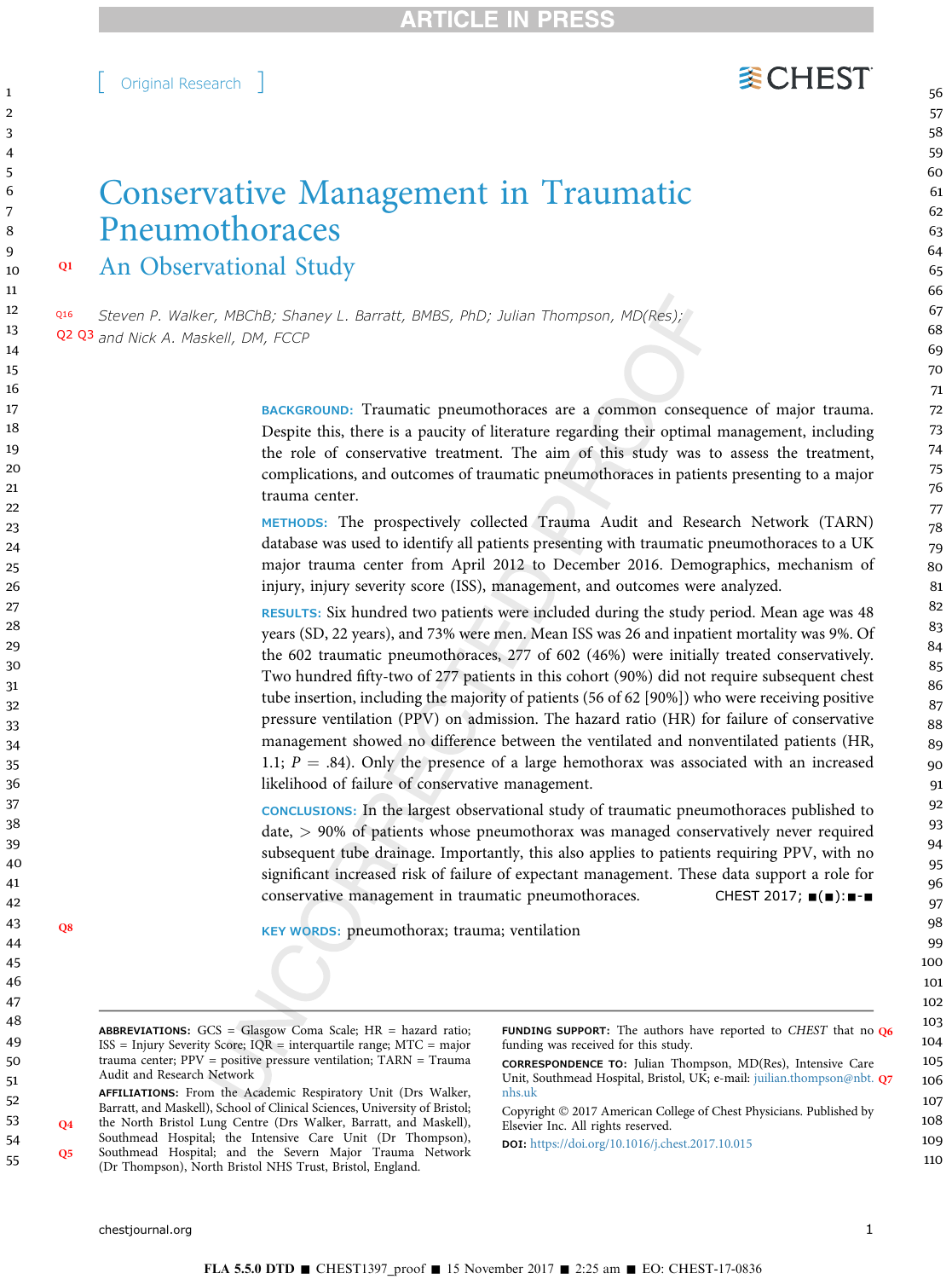## **ARTICLE IN PRESS**

Traumatic pneumothoraces are present in one-fifth of patients who have undergone multiple trauma<sup>[1](#page-7-0)</sup> and is the most common potentially life-threatening injury in blunt chest trauma.<sup>[2](#page-7-0)</sup> Thoracic trauma occurs in nearly twothirds of multiple trauma cases and represents the primary cause of death in 25% of trauma patients.<sup>[3](#page-7-0)</sup> Trauma as a whole is a major public health problem, with  $> 150,000$  deaths and  $> 3$  million nonfatal injuries per year in the United States, $4$  representing the leading cause of death for individuals younger than 4[5](#page-7-0) years of age.<sup>5</sup> 111 112 113 114 115 116 117 118 119 120 121

Although uncomplicated traumatic pneumothoraces may be well tolerated, the risk of tension and resultant cardiorespiratory compromise makes identification important, particularly since the basic procedure of tube thoracostomy insertion can potentially avert significant morbidity and mortality.<sup>[6](#page-7-0)</sup> Current guidance by the American College of Surgeons Advanced Trauma Life Support<sup>[7](#page-7-0)</sup> advises chest tube placement for any traumatic pneumothorax, although it suggests that asymptomatic pneumothoraces can be managed with observation and aspiration at the treating physician's discretion. It does, however, state that a chest drain is required in patients receiving either general anesthesia or positive pressure ventilation (PPV) to avoid a life-threatening pneumothorax.<sup>[7](#page-7-0)</sup>

#### **Methods**

From April 2012 to November 2016, patients were identified as part of the Trauma Audit and Research Network (TARN) of patients presenting to the ED at Southmead Hospital, a regional UK adult major trauma center (MTC). It covers a population of 2.3 million, is supported by six other trauma unit hospitals, and admits  $> 1,000$ major trauma patients per year. The TARN registry is a prospective observational registry of hospitalized patients who have undergone major trauma in England and Wales. TARN has given ethical approval (Section 251) for research on the anonymized data submitted by member hospitals. The TARN database includes all trauma patients irrespective of age who have a direct admission or are transferred to a Q<sup>9</sup> member hospital and whose length of stay is 3 days or more, as well as those admitted to a high-dependency area regardless of length of stay. It also includes deaths of trauma patients occurring in the hospital, including the ED, and those transferred to other hospitals for Q10 specialist care or for an ICU/HDU bed. Certain specific injuries were excluded, including isolated neck of femur fractures or intertrochanteric/greater trochanteric fractures in persons > 65 years.

International Classification of Diseases, tenth revision, codes included were S270 (traumatic pneumothorax), S270 (traumatic pneumothorax closed), S2701 (traumatic pneumothorax open), S271 (traumatic hemothorax), S2710 (traumatic hemothorax closed), S2711 (traumatic hemothorax open), S272 (traumatic hemopneumothorax), S2720 (traumatic hemopneumothorax closed), and S2721 (traumatic hemopneumothorax open).

Information was collected on demographics, injury (mechanism of injury, description of injuries, Injury Severity Score [ISS]),

This concept has been challenged, principally with the increased use of CT imaging in trauma that has identified small subcentimeter-sized pneumothoraces. This has raised the question of whether these small "occult" pneumothoraces, which can make up to 76% of all traumatic pneumothoraces,<sup>[8](#page-7-0)</sup> can be left untreated, particularly when positive pressure is required. Despite an early study indicating a high rate of tension in conservatively management patients receiving PPV,<sup>9</sup> studies $6,8,10-12$  suggest that occult pneumothoraces can be managed expectantly, including in patients receiving PPV.

Whether these results can translate to all traumatic pneumothoraces is unclear and needs clarification. CT scanning is now almost ubiquitous in patients with multiple trauma, and the distinction between occult and overt pneumothoraces may become antiquated. Case studies have also suggested that it is possible to treat larger pneumothoraces with observation. $2,13$ 

The aim of our study was to use a large trauma patient cohort to create a profile of consecutive patients presenting with traumatic pneumothoraces to examine the outcomes of conservatively managed patients and determine whether there are factors that can help predict whether a chest tube is required.

management (type, size of drain, length of drain placement), and pneumothorax characteristics (laterality, size, and accompanying hemothorax). Airway support was characterized as either requiring PPV before hospital admission or in the ED (initial PPV) or requiring PPV subsequently due to general anesthesia administration or clinical deterioration (subsequent PPV). The size of the pneumothorax was obtained from chest radiographs at the hilum and apex, and on CT imaging, the largest collection was measured along a line perpendicular from the chest wall to the lungs or mediastinum. Clinical parameters were obtained from initial observations on attendance in the ED. Respiratory distress was determined if respiratory rate was either  $\geq 30$  or  $< 8$ , if supplementary oxygen or mechanical or manual ventilation was used, if the oxygen saturation was  $\leq$  90%, or if the patient was in respiratory arrest. Hemodynamic instability was determined if the systolic BP was  $<$  90 mm Hg or the heart rate was  $\geq$  100 bpm. Conscious-level impairment was determined if the Glasgow Coma Scale (GCS) score was < 15 or the patient was ventilated at arrival.

**STATISTICAL ANALYSIS**<br>Descriptive statistics were used to summarize patient characteristics and clinical data. Means  $(\pm$  SD) were calculated for parametric data, and medians (interquartile range [IQR]) were calculated for nonparametric data. Several checks for normality, including Kolmogorov-Smirnov, Shapiro-Wilk, kurtosis, and skewness calculations, were performed. Continuous parametric variables were analyzed using independent  $t$  tests, and continuous nonparametric variables were analyzed using the Mann-Whitney test. Categorical data were analyzed using the  $\chi^2$  test.  $P < .05$  was considered statistically significant.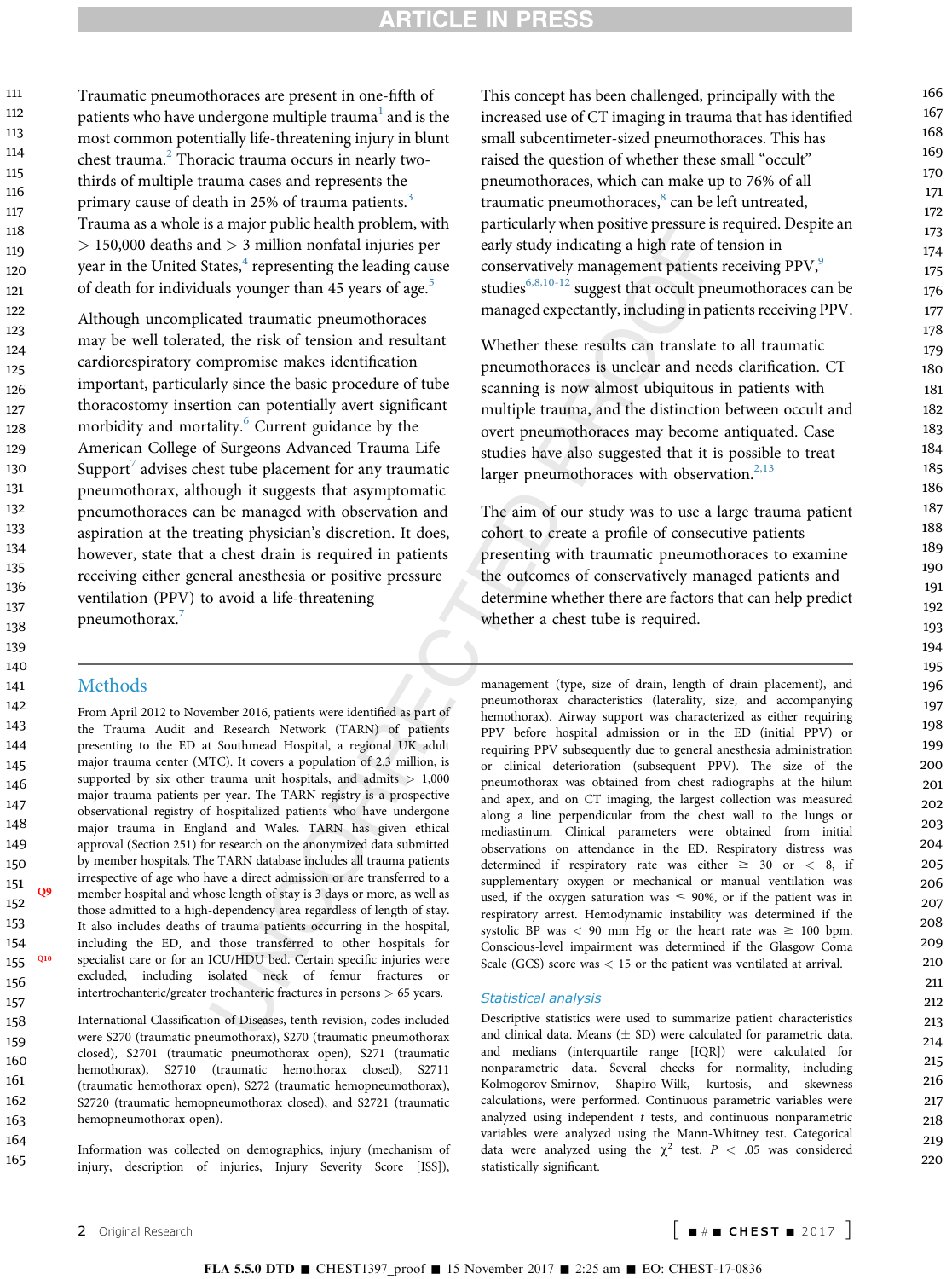## **RTICLE IN PRES**

Univariate proportional hazard ratios (HRs) were calculated using Cox regression analysis for factors associated with failure of conservative treatment, for example, size of pneumothorax, mechanism of injury, ISS, presence of rib fractures, clinical features (respiratory, hemodynamic, GCS score), presence of hemothorax, bilateral vs unilateral pneumothorax, use of PPV, and surgical procedures. Further multivariable Cox regression analysis was performed to

#### Results

#### Q11 **Demographics**

Three thousand seven hundred seventy-one trauma patients presenting to this MTC were registered in the TARN database from April 2012 to December 2016. Seven hundred sixty-five patients were identified using the search criteria. Six hundred thirty-six patients with pneumothoraces were identified, with 602 patients included for analysis (Fig 1). [Table 1](#page-3-0) summarizes patient demographics, mechanism of injuries, ISS, pneumothorax characteristics, management, and outcomes for patients managed nonconservatively and those managed conservatively. [Table 2](#page-4-0) summarizes the characteristics and outcomes for successful and failed observational management.

Traumatic pneumothoraces were present in 636 of 3,771 trauma patients (17%) during the study period. determine which factors (age, size of pneumothorax, ISS, presence of rib fractures, clinical conditions [respiratory, hemodynamic, GCS score], presence of hemothorax, bilateral vs unilateral pneumothorax, and use of PPV) were independently predictive of failure of conservative management. These factors were decided in an a priori statistical analysis plan. All statistical analysis was performed using SPSS, version 23.0 (SPSS, Inc.).

The mean age was 48 years (SD, 22 years), 438 of 602 patients (73%) were men, and 330 of 602 patients (55%) received their injuries as a result of road traffic accidents. The mean ISS score (26) represented very severe injuries, 189 of 602 patients (31%) required immediate invasive ventilation, and 56 of 602 patients (9%) died during admission. Three hundred twenty-five of 602 patients (54%) had an intervention performed before hospital admission or on admission, which included needle decompression, chest tube insertion, or chest surgery. In the remaining 277 of 602 patients (46%), the pneumothoraces were initially treated conservatively. The patients who were managed conservatively had significantly smaller pneumothoraces compared with the patients managed with immediate interventions (median, 5.5 mm vs 22 mm), with the majority of lesions  $< 10$  mm [\(Fig 2](#page-4-0)).



Figure – Cohort diagram. Demonstration of the numbers of patients included in the study, providing reasons for noninclusion where necessary. Q17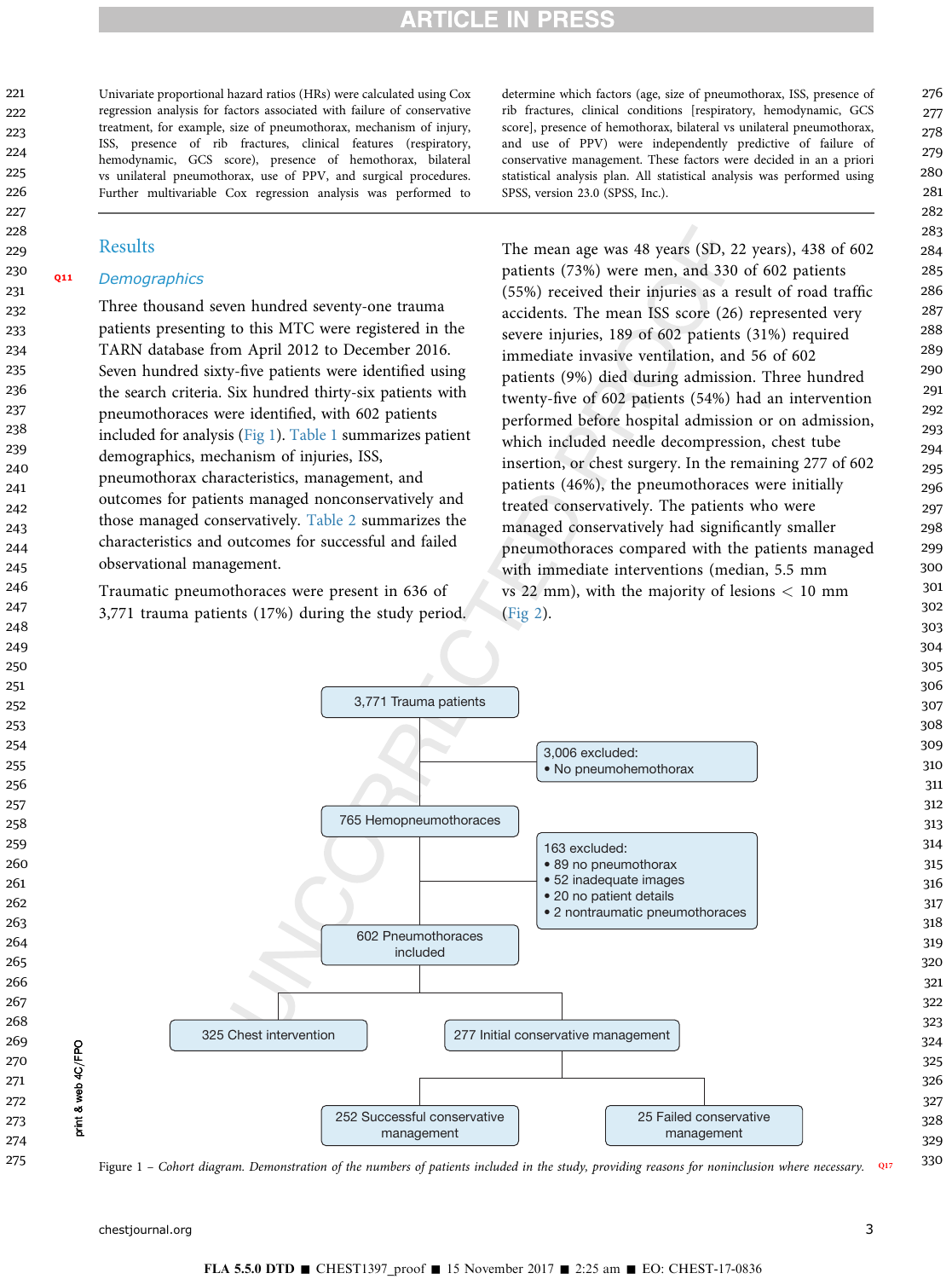<span id="page-3-0"></span>

| 331                                                                                     | TABLE 1   Characteristics and Outcomes in Patients Receiving Nonconservative vs Conservative Management |                                                     |                                          |            |  |
|-----------------------------------------------------------------------------------------|---------------------------------------------------------------------------------------------------------|-----------------------------------------------------|------------------------------------------|------------|--|
| 332<br>333<br>Q15<br>334<br>335<br>336<br>337<br>338<br>339<br>340<br>341<br>342<br>343 | Variable                                                                                                | Initial Nonconservative<br>Management ( $n = 325$ ) | Conservative<br>Management ( $n = 277$ ) | $P$ Value  |  |
|                                                                                         | Age, SD, y                                                                                              | 48.8 (21.5)                                         | 47.1 (21.9)                              | .36        |  |
|                                                                                         | Male sex, %                                                                                             | 252 (77.5)                                          | 186 (67.1)                               | .04        |  |
|                                                                                         | Mechanism of injury, %                                                                                  |                                                     |                                          | .04        |  |
|                                                                                         | Vehicle collision                                                                                       | 175 (53.8)                                          | 155 (56)                                 |            |  |
|                                                                                         | Fall $<$ 2 m                                                                                            | 58 (17.8)                                           | 55 (19.9)                                |            |  |
|                                                                                         | Fall > 2 m                                                                                              | 52 (16)                                             | 48 (17.3)                                |            |  |
|                                                                                         | Stabbings                                                                                               | 25(7.7)                                             | 5(1.8)                                   |            |  |
|                                                                                         | Crush injuries                                                                                          | 7(2.2)                                              | 8(2.9)                                   |            |  |
|                                                                                         | <b>Blows</b>                                                                                            | 8(2.5)                                              | 6(2.2)                                   |            |  |
| 344<br>345                                                                              | Mean ISS, SD                                                                                            | 26.9 (14.7)                                         | 25.0 (12.3)                              | .08        |  |
| 346<br>347                                                                              | Median pneumothorax size, mm, IQR                                                                       | 22(35.9)                                            | 5.5(8.8)                                 | <.001      |  |
|                                                                                         | Significant ( $> 2$ cm) hemothorax, %                                                                   | 58 (17.8)                                           | 17(6.1)                                  | <.001      |  |
| 348                                                                                     | Initial positive pressure ventilation, %                                                                | 127 (39.1)                                          | 62 (22.4)                                | <.001      |  |
| 349<br>350                                                                              | Subsequent positive pressure ventilation, %                                                             | 159 (48.9)                                          | 139 (50.2)                               | .12        |  |
|                                                                                         | Presence of respiratory distress, %                                                                     | 199 (61.2)                                          | 138 (49.8)                               | .06        |  |
| 351                                                                                     | Presence of hemodynamic compromise, %                                                                   | 132 (40.6)                                          | 71 (25.6)                                | <.001      |  |
| 352<br>353                                                                              | Presence of decreased GCS score, %                                                                      | 135(41.5)                                           | 90(32.5)                                 | .03        |  |
| 354                                                                                     | Median hospital length of stay, IQR, d                                                                  | 10(17)                                              | 10(13.5)                                 | .35        |  |
| 355                                                                                     | Median ICU length of stay, IQR, d                                                                       | 2(9.5)                                              | 0(5)                                     | $<\, .001$ |  |
| 356                                                                                     | Mortality, %                                                                                            | 11.1%                                               | 7.2%                                     | $\cdot$ 1  |  |

 $GCS =$  Glasgow Coma Scale; IQR  $=$  interquartile range.

Patients who were managed with immediate interventions also had a higher incidence of respiratory, hemodynamic, and neurologic compromise and a higher proportion of significant hemothoraces than did those managed conservatively. Both groups had comparable ages, ISS data, mortality rates, and total length of stay.

Of the 277 of 602 patients (46%) managed conservatively, 252 of 277 (90%) did not require subsequent thoracic intervention. This included the majority of patients (56 of 62 [90%]) requiring immediate PPV who were treated conservatively. There was no significant difference in the failure rate between the patients receiving PPV (6 of 62 [9.7%]) and those not requiring PPV (19 of 215 [8.8%]) in the conservative arm.

Using univariate analysis, the size of the pneumothorax, mechanism of injury, presence of rib fractures, clinical condition, surgery, and ISS were not significantly associated with failure of conservative management [\(Table 3\)](#page-5-0). The median size of the pneumothorax (5.3 mm vs 8.2 mm;  $P = .13$ ) was comparable between groups and did not increase the likelihood of progression requiring chest tube insertion, with HRs of 378 379 380 381 382 383 384 385

1.61 ( $P = .08$ ) and 2.84 ( $P = .07$ ) on univariate and multivariable analyses, respectively.

Univariate and multivariable analyses also confirmed that acute PPV does not appear to confer an additional risk of failure of conservative management (HR, 1.1;  $P = .8$  and HR, 1.5;  $P = .96$ , respectively). Additionally, requiring subsequent PPV during an inpatient stay due to clinical deterioration or for general anesthesia did not represent an increased risk of failure of conservative management. In contrast, the presence of a hemothorax was associated with an increased likelihood of failure of expectant management (HR, 4.08;  $P < .01$ ), which was confirmed by multivariable Cox regression analysis [\(Table 4\)](#page-5-0).

Of the 25 of 252 patients in whom observational management failed, 23 had a large chest drain inserted and two went on to have thoracic surgery (rib fixation with hemothorax evacuation). The main indication for chest tube insertion was increasing pneumothorax (19 of 23 cases) and enlarging hemopneumothorax (4 of 23 cases). The mean duration prior to chest tube insertion was 2.96 days (SD, 4.03 days). Requiring subsequent chest tube insertion in the conservative arm led to a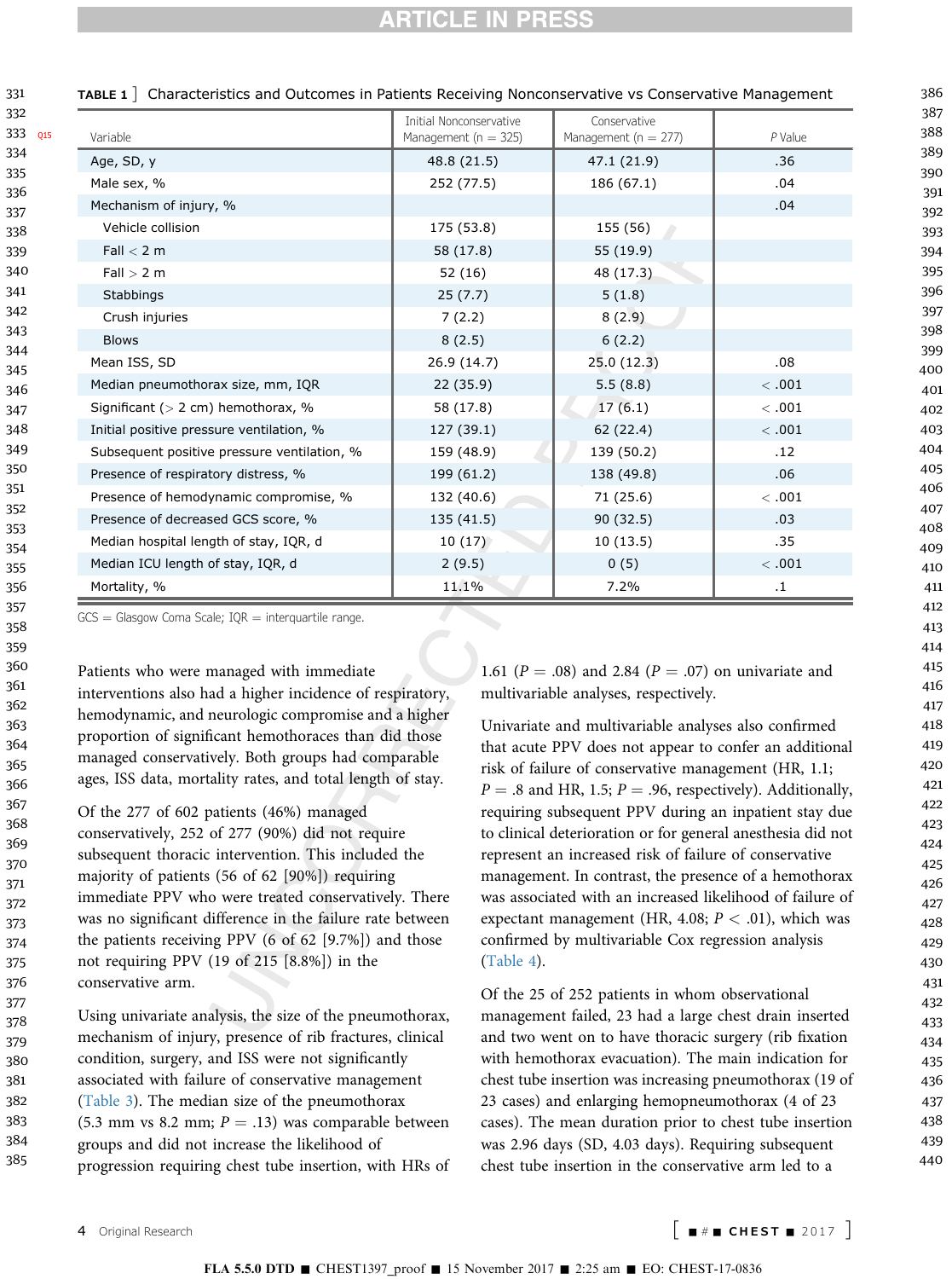| Variable                                    | Conservative Management<br>(Successful) ( $n = 252$ ) | Conservative Management<br>(Failed) ( $n = 25$ ) | $P$ Value |
|---------------------------------------------|-------------------------------------------------------|--------------------------------------------------|-----------|
| Age, SD, y                                  | 46.7 (22.4)                                           | 51.2 (16.2)                                      | .33       |
| Male sex, %                                 | 169 (67.1)                                            | 17 (68)                                          | .92       |
| Mechanism of injury, %                      |                                                       |                                                  | .72       |
| Vehicle collision                           | 142 (56.3)                                            | 13 (53)                                          |           |
| Fall $<$ 2 m                                | 49 (19.4)                                             | 6(24)                                            |           |
| Fall > 2 m                                  | 42 (16.7)                                             | 6(24)                                            |           |
| Stabbings                                   | 5(2)                                                  | $\mathbf 0$                                      |           |
| Crush injuries                              | 8(3.2)                                                | 0                                                |           |
| <b>Blows</b>                                | 6(2.4)                                                | $\pmb{0}$                                        |           |
| Mean ISS, SD                                | 24.9 (12.5)                                           | 25.0(11.0)                                       | .97       |
| Median pneumothorax size, IQR, mm           | 5.3(8.6)                                              | 8.2(16.5)                                        | .13       |
| Significant ( $> 2$ cm) hemothorax, %       | 12 (4.9)                                              | 5(20)                                            | <.01      |
| Initial positive pressure ventilation, %    | 56 (22.2)                                             | 6(24)                                            | .84       |
| Subsequent positive pressure ventilation, % | 123 (49)                                              | 16 (64)                                          | .15       |
| Presence of Respiratory distress, %         | 124 (50.2)                                            | 14 (60.9)                                        | .33       |
| Presence of hemodynamic compromise, %       | 67 (27.2)                                             | 4(18.2)                                          | .36       |
| Presence of decreased GCS, %                | 80(32.3)                                              | 10(40)                                           | .43       |
| Median hospital length of stay, IQR, d      | 10(13.8)                                              | 11 (14.5)                                        | .66       |
| Median ICU length of stay, IQR, d           | 0(4)                                                  | 3(12.0)                                          | .15       |
| Mortality, %                                | 7.1                                                   | 8                                                | .88       |

#### TABLE 2 ] Characteristics and Outcomes of Conservatively Managed Patients

<span id="page-4-0"></span>

 $ISS = Injury$  Severity Score. See [Table 1](#page-3-0) legend for expansion of other abbreviations.

nonsignificant increased length of stay (11 vs 10 days;  $P = .597$ ). The two patients with mortalities in this group had an ISS score of 40 (> 25 represents severe or critical injuries) with intracranial hemorrhage, and it is unlikely that the pneumothorax contributed to the overall outcome. The rate of cardiothoracic surgery was



Figure 2 – Pneumothorax size in conservatively managed patients.

higher in the intervention cohort, with 18 of 325 patients requiring surgery.

[Table 5](#page-5-0) shows the characteristics of patients with a pneumothorax visible on chest radiography (overt pneumothorax) and of patients with a pneumothorax not visible on chest radiography (occult pneumothorax). One hundred seventy-seven patients had chest radiography as their initial chest imaging. One hundred thirty-seven of these patients proceeded to chest CT imaging. Of these 137 patients, 11 had a chest drain in situ at the time of chest radiography. Of the remaining 126 patients, 61 of 126 (48%) had no visible pneumothorax. Occult pneumothoraces were generally smaller than the overt pneumothoraces, with a respective median size of 7.26 mm vs 25.07 mm  $(P < .001)$ .

The majority, 470 of 603 study patients (78%), had evidence of rib fractures, with 361 of 470 patients and 143 of 470 patients having more than three and five rib fractures, respectively. Four hundred twenty-seven of 470 of the fractures were unilateral, and 167 of 470 were reported as flail chest, with 12 of 470 reported as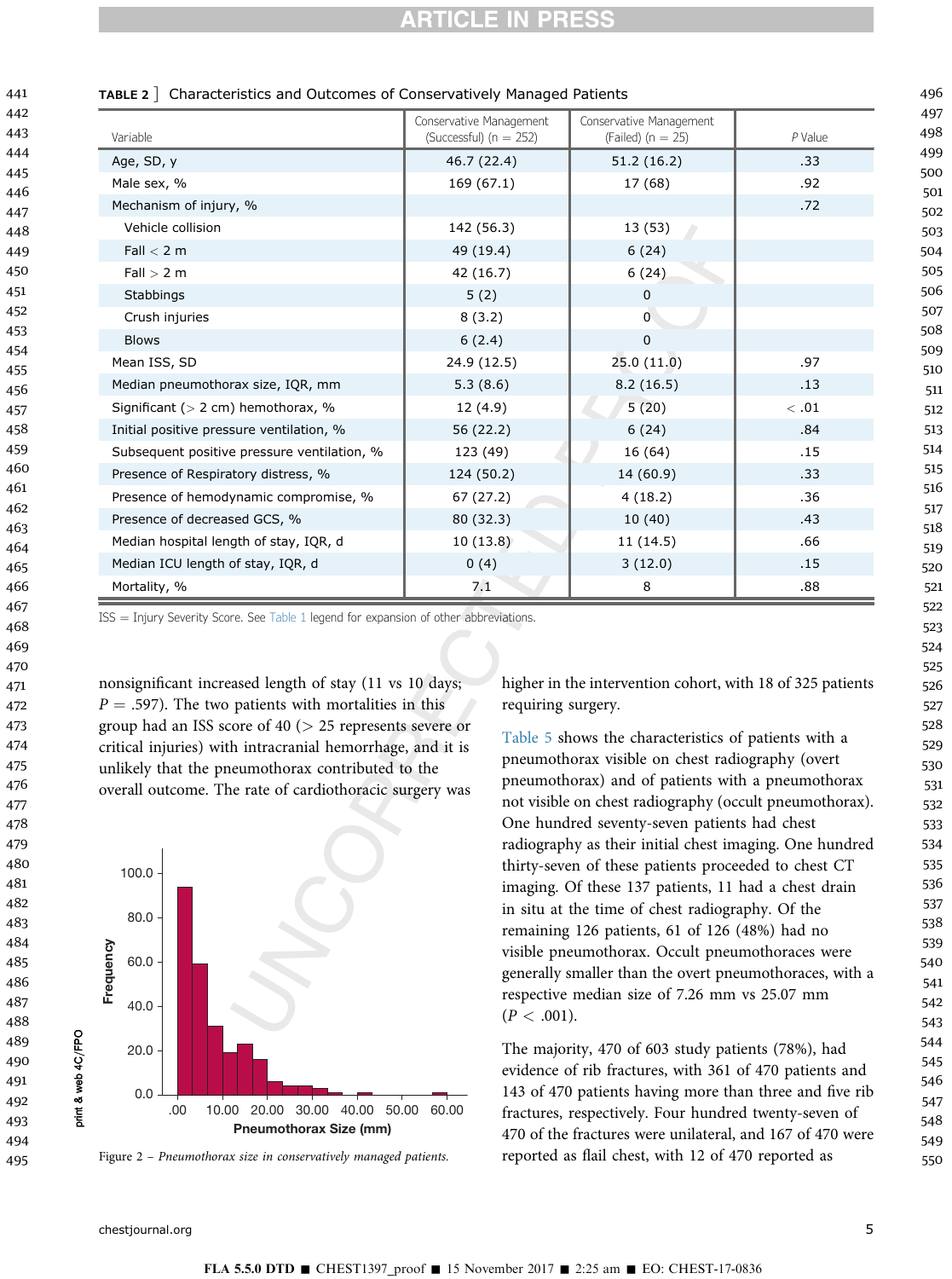## **ARTICLE IN PRESS**

<span id="page-5-0"></span>TABLE 3 ] Hazard Ratios for Failed Conservative Management<br>Variable **1988** Hazard Ratio Variable Hazard Ratio P Value 95% CI Male sex 1.05 | .92 0.45-2.2 Size of pneumothorax ( $\ge 2$  cm vs  $\lt 2$  cm)  $\qquad$  1.61 .08 0.94-2.76 Bilateral vs unilateral pneumothorax 1.34 .25 .25 0.83-2.12 ISS score (very severe vs severe and moderate severe)  $\vert$  1.17 .69 0.54-2.58 Presence of rib fractures 1.15 1.15 1.15 1.15 0.71-1.88 Hemothorax (> 2 cm)  $\vert$  4.08  $\vert$  < .01 1.53-10.88 Received initial positive pressure ventilation 1.1 1.1 .84 | 0.44-2.76 Received subsequent positive pressure ventilation  $0.91 - 4.87$  and  $0.91 - 4.87$ Presence of respiratory distress 1.23 1.23 .33 0.810-1.87 Presence of hemodynamic compromise  $\vert$  0.78 .37 .37 0.45-1.34 Presence of decreased GCS score 1.17 1.17 1.17 1.45 0.78-1.74

See [Table 1](#page-3-0) and [2](#page-4-0) legends for expansion of abbreviations.

bilateral flail chest. There was no statistically significant association between the presence of rib fractures and significant hemothorax ( $\chi^2$  = 0.946; P = .331).

There was a 10% complication rate associated with chest tube insertion. Fifteen patients (4.4%) required their drains to be resited, four patients (1.2%) had their drains dislodged, five patients (1.5%) had intraparenchymal drains on CT imaging, two patients (0.6%) experienced empyema, and one patient (0.3%) had a guidewire left in the pleural cavity. Eight patients (2.4%) required a subsequent drain after initial removal due to reaccumulation of air or fluid.

### Discussion

Chest drain insertion is not without risk of complications, with documented complication rates ranging from 15% to 30%.<sup>[12,14-16](#page-7-0)</sup> Current guidelines recommend chest tube placement for traumatic pneumothorax, particularly in patients receiving PPV,<sup>[7](#page-7-0)</sup> with a caveat that asymptomatic nonventilated patients can be managed with observation or aspiration at the treating clinician's discretion. Existing literature has examined whether occult pneumothoraces can be managed conservatively. $6,12$  Scoring systems to determine whether chest tube intervention is required for occult pneumothoraces are in their infancy and have

TABLE 4 ] Multivariable Cox Regression Analysis for Failure of Conservative Management

| Variable                      | Hazard Ratio | $P$ Value | 95% CT     |
|-------------------------------|--------------|-----------|------------|
| <b>Hemothorax</b><br>$> 2$ cm | 5.29         | <.01      | 1.78-15.79 |

not been prospectively validated.<sup>[17](#page-7-0)</sup> We sought to determine whether traumatic pneumothoraces can be treated conservatively and examined factors that safely identify patients who could avoid chest tube insertion. In this paper, we show that the majority of patients managed conservatively, including patients receiving PPV, did not require further invasive ventilation.

Studies have focused on whether there is a role for conservative management for occult pneumothoraces that are not initially visible on chest radiography.<sup>[6,12](#page-7-0)</sup> The resultant positive findings, including in patients receiving PPV, have been incorporated into clinical guidelines.<sup>[18](#page-7-0)</sup> Although these studies have been useful in establishing management pathways for traumatic pneumothoraces, they do have limitations. It is difficult to translate their findings into clinical practice in which CT is becoming the first-line investigation, with the majority of patients (70%) in our study having had a CT scan as their initial imaging and  $> 90\%$  undergoing CT imaging during the inpatient stay. Furthermore, the distinction between overt and occult can be misleading.

| TABLE 5   Overt and Occult Pneumothoraces |  |
|-------------------------------------------|--|
| Characteristics                           |  |

| Variable                                         | Occult<br>Pneumothoraces<br>$(n = 61)$ | Overt<br>Pneumothoraces<br>$(n = 65)$ |
|--------------------------------------------------|----------------------------------------|---------------------------------------|
| Age, SD, y                                       | 52.04 (23.80)                          | 56.30 (20.45)                         |
| Male sex, %                                      | 48 (78.7)                              | 47 (72.3)                             |
| Median size of<br>pneumothorax<br>on CT, IQR, mm | 7.26 (12.39)                           | 25.07 (37.46)                         |
| Median ISS, IOR                                  | 20.00 (9.50)                           | 16.00(11)                             |

See [Table 2](#page-4-0) legend for expansion of abbreviations.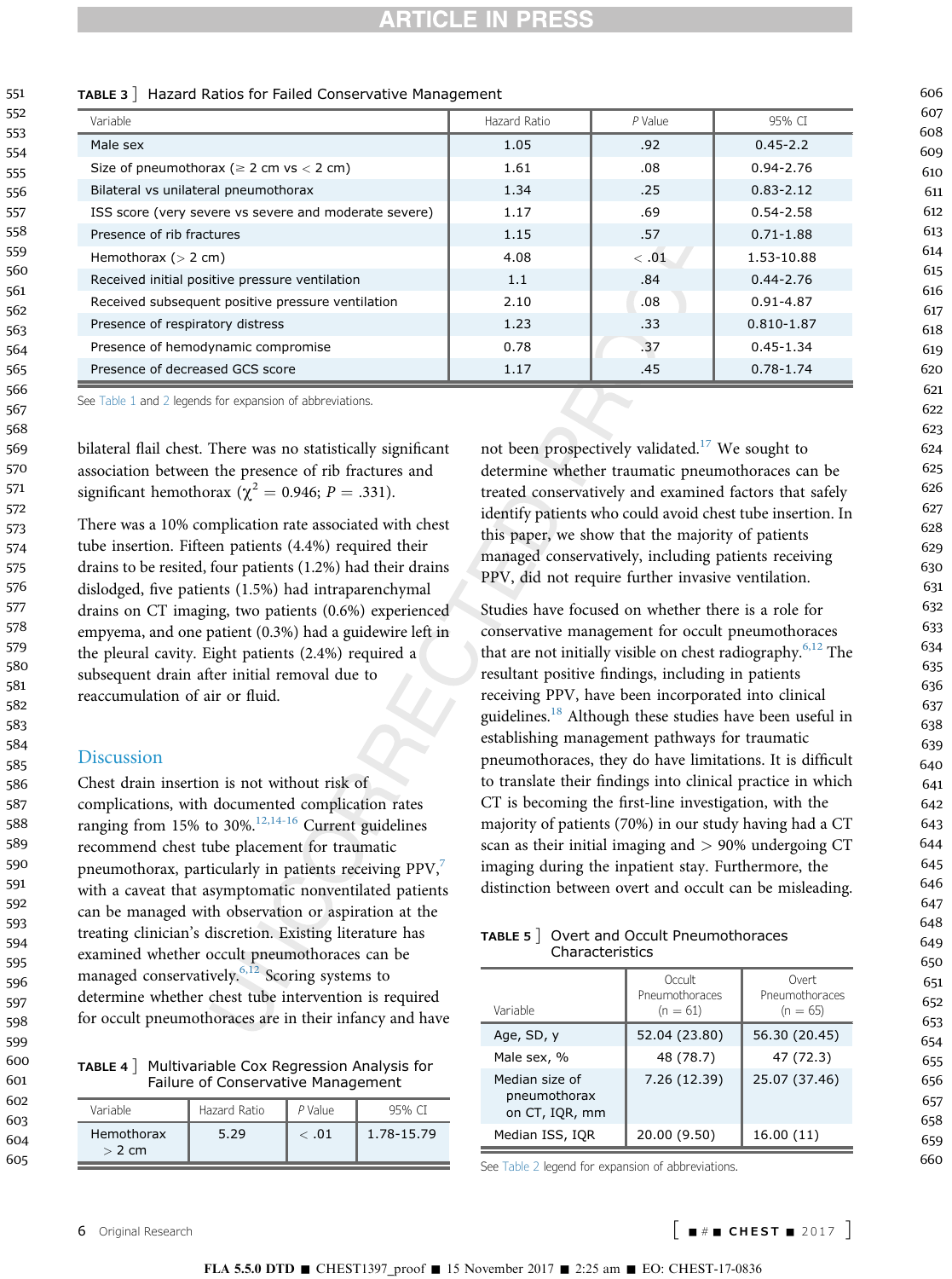716

Whether a pneumothorax is seen on a chest radiograph is not solely related to its size and can be influenced by other factors, for example, the use of supine chest radiography has decreased sensitivity, $8$  with occult pneumothoraces in our study reaching > 80 mm in size.

With this is mind, we proposed to look at the outcomes for traumatic pneumothoraces as a whole. Nearly half of the patients (46%) included were managed conservatively, with the majority of them (252 of 277 [90%]) not requiring subsequent invasive treatment for their pneumothoraces. This included 56 of 62 patients (90%) who received immediate PPV. Multivariable analysis supported the finding that immediate or subsequent PPV did not confer an additional risk of failure of conservative management. This is consistent with the most current study on occult pneumothoraces, with Moore et al<sup>[12](#page-7-0)</sup> demonstrating a failure rate of 14% in patients receiving PPV managed with observation. Although this was higher than their 4.5% failure rate for those not receiving PPV, the latter was not identified as an independent predictor of failed management on multivariate analysis, and no patient experienced tension pneumothorax related to delayed tube insertion. Smaller earlier studies found conflicting results. Brasel et  $al<sup>11</sup>$  $al<sup>11</sup>$  $al<sup>11</sup>$  and Enderson et al<sup>[9](#page-7-0)</sup> demonstrated a 22% and 53% failure rate, respectively, for patients with occult pneumothoraces who were receiving PPV and were managed with observation. Brasel et al's<sup>[11](#page-7-0)</sup> paper concluded that observation was safe in these patients, whereas Enderson et al<sup>[9](#page-7-0)</sup> recommended tube thoracostomy for all patients requiring PPV. This has led to an ongoing debate regarding the management of occult pneumothorax in patients receiving PPV. The East Practice Management Guidelines (2011) on occult pneumothoraces<sup>[18](#page-7-0)</sup> recommend that occult pneumothoraces may be observed in stable patients regardless of PPV. The currently recruiting Management of Occult Pneumothoraces in Mechanically Ventilated Patients (OPTICC) trial (ClinicalTrials.gov: NCT00530725), which is randomizing occult pneumothoraces in patients receiving PPV between chest tube insertion and observation, should contribute to this evidence base. 667 668 669 670 671 672 673 674 675 676 677 678 679 680 681 682 683 684 685 686 687 688 689 690 691 692 693 694 695 696 697 698 699 700 701 702 703 704 705 706 707 708

The size of the pneumothorax was not a predictor of failed observation in our study on univariate and multivariate analyses, with nonsignificant differences in the size of pneumothoraces between the successful and failed observed groups. Pneumothorax size had previously been thought to be a predictor of progression,<sup>[19](#page-7-0)</sup> with De Moya et al<sup>[17](#page-7-0)</sup> proposing a scoring 709 710 711 712 713 714 715

system using the size of the occult pneumothorax and its relationship to the hilum to guide management. However, this has not been successfully validated, $12$  with Moore et al<sup>[12](#page-7-0)</sup> demonstrating that pneumothorax size was not an independent predictor of failed observation.

The presence of a hemothorax appears to be predictive of failure of conservative management in both overt and occult pneumothoraces.<sup>[12](#page-7-0)</sup> This is consistent with clinical practice. A significant hemothorax is an indication for chest tube insertion to evacuate blood from the pleural space and avoid complications such as infection and fibrothorax, and when combined with the presence of a pneumothorax, this provides a strong incentive for intervention.

In this study, patients who did not require prehospital or admission chest procedures generally did not require a chest procedure later during hospitalization. When this information is combined with previous trials on traumatic pneumothoraces, it appears that there is a subpopulation that can be managed conservatively. Certainly, when there is no significant hemopneumothorax  $(< 2$  cm), there can be consideration for expectant management. Mechanism of injury, ISS, or size of the pneumothorax does not appear to provide a strong indication for intervention. Additionally, in our study, clinical condition did not confer an adverse prognosis, although in other studies, respiratory distress did.<sup>[12](#page-7-0)</sup> Although the use of ventilation has been controversial, it appears from our findings and previous studies that pneumothoraces can be managed conservatively with careful observation in patients receiving PPV with no increased risk of harm. $6,12$ 

This is a retrospective observational trial and as such is subject to the inherent limitations of such a study. The data were collected from a single center with a low rate of penetrating chest wall injuries (5%), which should be considered when generalizing the findings to other centers. Selection bias may have been introduced by physician selection and variation in initial imaging modality, and the decision to intervene may have affected the conservatively treated cohort characteristics, and it is likely that high-risk unwell patients were underrepresented in the conservatively treated arm. Those treated with an immediate intervention, despite a similar ISS, likely represented a more unwell population, with higher rates of cardiorespiratory compromise, PPV use, surgical referral rates, and mortality. The length of stay criteria (length of stay  $=$  3 days or more, or admittance to a high-dependency area regardless of